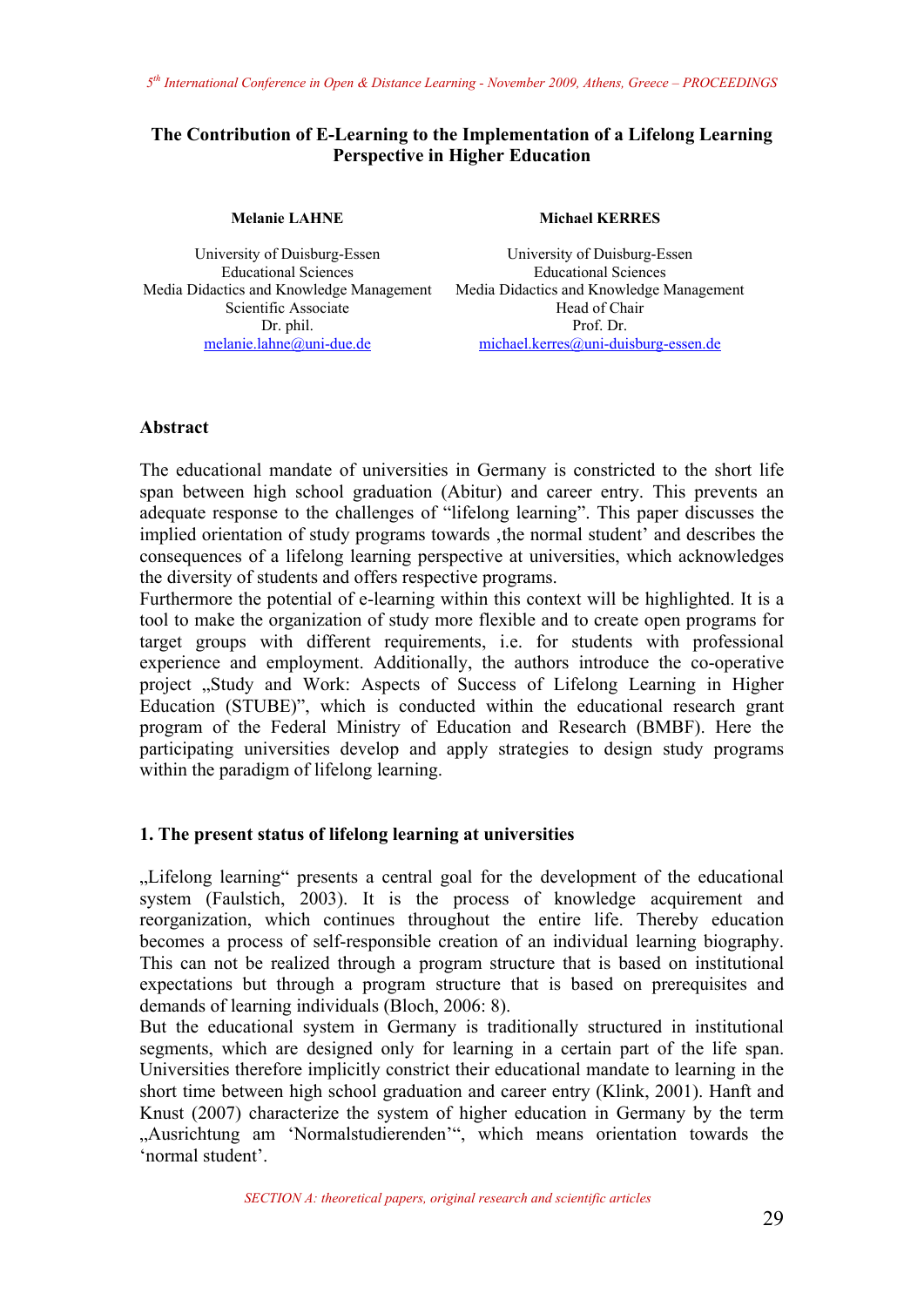This discussion should be considered within the context of societal changes within the educational system and the employment system: More and more people decide to study *after* a vocational training and a time of first professional experience. More and more people will enter a career already after a Bachelor Degree, from where they – later – might want to continue their scientific education. If they want to continue working during their studies they depend on flexible university programs. At the same time those students who have professional experience expect a learning environment that considers their competence and experience in terms of content and methods. Winter (2009) states that the Bologna process creates options for the opening of

universities towards lifelong learning, but he also mentions the discrepancy between study program organization and prerequisites of lifelong learning (see also DGWF-Empfehlungen, 2005: 2). Furthermore belong to a growing target group more and more students who want to take part in continuing professional education programs in spite of special life conditions, like students who take care of children or relatives in need of care. This target group requires flexible program structures, too.

# **2. International perspectives**

As mentioned before, study programs in Germany are oriented towards 'normal students' in terms of content as well as organization. The underlying idea is that students start their studies after high school graduation and attend to it completely full-time.

If we consider these implications in detail the following aspects appear:

- Students enter university after high school graduation! But statistics show:
	- o The average age of students is 25 years.
	- o 1/10 of all students are older than 25 years when they enter university.
	- o 64% of all students have professional experience when they enter university.
	- o 25% of all students have finished a vocational training when they enter university.

o 72% of all students are characterized as "Studienverzögerer" (delayed students) with a waiting time more than 4 months (average 21 months).

- Students attend to their studies completely full-time. They can organize their time autonomously. But statistics show:

- o 66% of all students work besides studying.
- o 25% of all students do not study full-time (25 h / week or less)
- o 7% of all students are parents (8% of female students / 6% of male students)

Source: Deutsches Studentenwerk (German Student Union), 2008 / HIS, 2005 / Statistisches Bundesamt (Federal Statistics Office), 2005

In international discussions one can find the term ,,non-traditional students", but the criteria for a definition are rather confusing. The National Center for Education Statistics in the USA states the following criteria: The student (a) works for at least 35 hours per week, (b) studies part-time, (c) takes care of children or other relatives, (d) is single parent, (e) is financially independent, (f) starts his/her first study in the year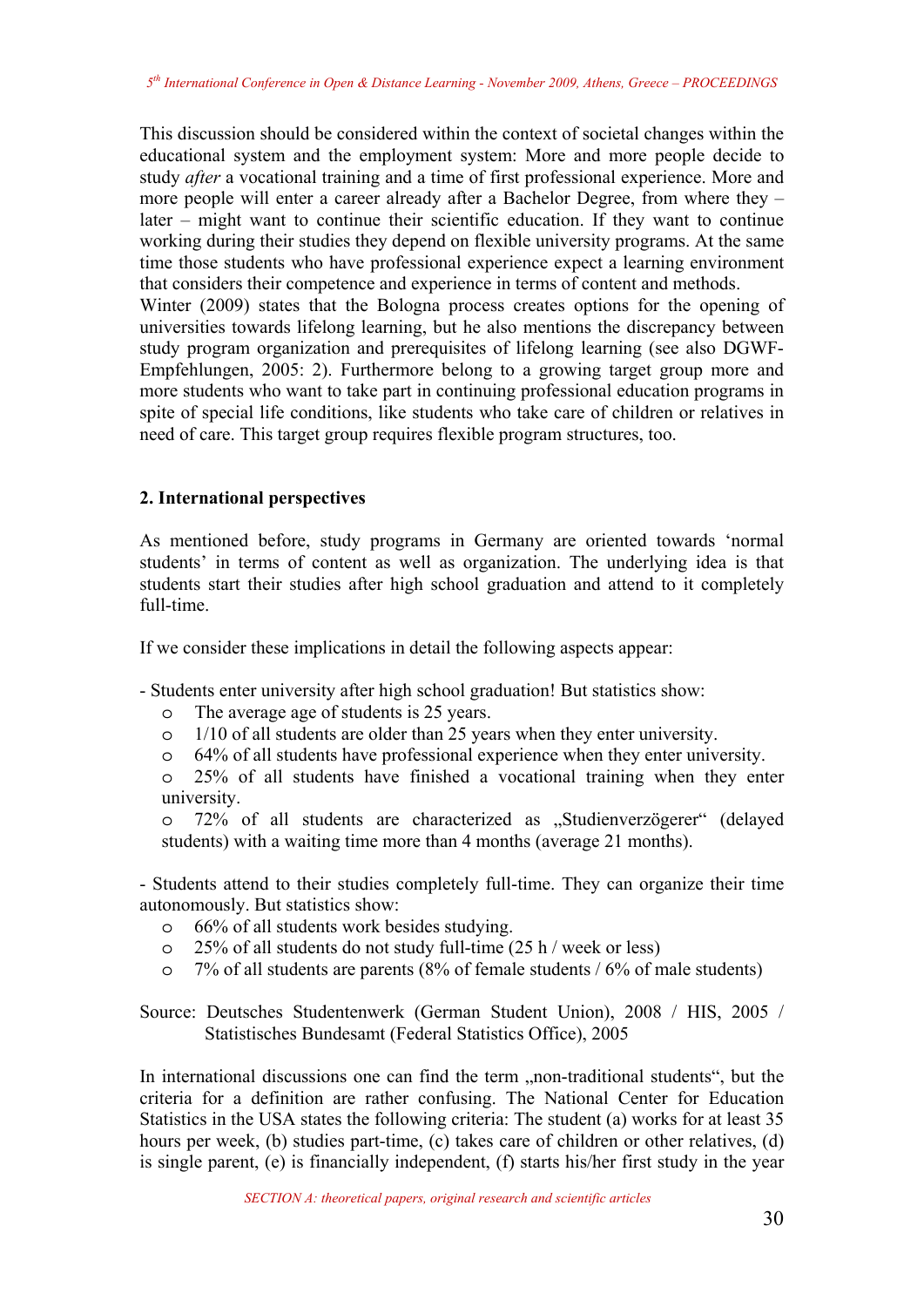after high school graduation or (g) enters higher education through an alternative access.

It is obvious that a definition as broad as this leads to a statistic of 73% and more "non-traditional" students in the country, and that this concept can be difficult to use for research purposes (see also Pechar and Wroblewski, 1998). Nevertheless one can state that given the fact of a high competition universities in other countries already address this group of students in a systematic way and search for strategies to develop adequate programs for a diverse student body (Röbken, 2007). The international comparison study of Hanft and Knust (2007) shows the variety of possible organization and development of continuing education at universities.

The Open University in England is with approx. 180.000 students the largest university in Europe. Here 70 % of all students attend study programs besides work. The university program is no longer divided into initial study and continuing education and for statistics a distinction is rather made between full-time and parttime study programs. Widening participation, continuing professional development and demand orientation are basic elements of the university's objectives (Geldermann and Schade, 2007). In Finland the number of students in continuing education at universities is higher than the number of 'traditional' students. From an international comparative perspective the country is leading regarding the investment in higher and vocational education (Zawacki-Richter and Reith, 2007).

According to The Standing Conference of the Ministers of Education in Germany  $(KMK)^{1}$  – decision from September 18, 2008 – a distinction besides Bachelor-Programs as 'initial studies' is made between Master programs as follow-on, nonfollow-on and continuing education programs. Continuing education programs are characterized by the policy of official recognition of professional competences. At this time (state April 2009) only 450 of all 14.000 study programs are continuing education programs (Master). Only 272 of them are accredited. Only 270 study programs can be completed as part-time studies, and 142 are distance learning programs (hochschulkompass.hrk.de / own analysis).

In spite of a growing number of continuing education offerings at universities the participation in scientific continuing education in Germany is low: According to the "Berichtssystem Weiterbildung" des BMBF (report system of the Federal Ministry of Education and Research) the participation from 1991 until 2003 was between 3% and 6% of the general as well as of the vocational continuing education. This stands in contrast to countries like Finland, in which universities contribute 50% and more to the continuing education of the country (Zawacki-Richter and Reith, 2007). However, one must also consider that the demand for continuing education in Germany is also covered by other institution, which often co-operate with universities regarding development and implementation of programs.

# **3. E-learning as a lifelong learning tool**

To pursue a lifelong learning strategy at universities has far reaching implications. This applies to the definition of the educational mandate of universities, to the study program organization, and to the application of methods and media. Schuetze and Slowey (2002) have contrasted implications of the traditional mode and of a lifelong learning perspective, in which the interdependence of the single factors can be seen. Thus the request for part-time studies can be answered with a variety of media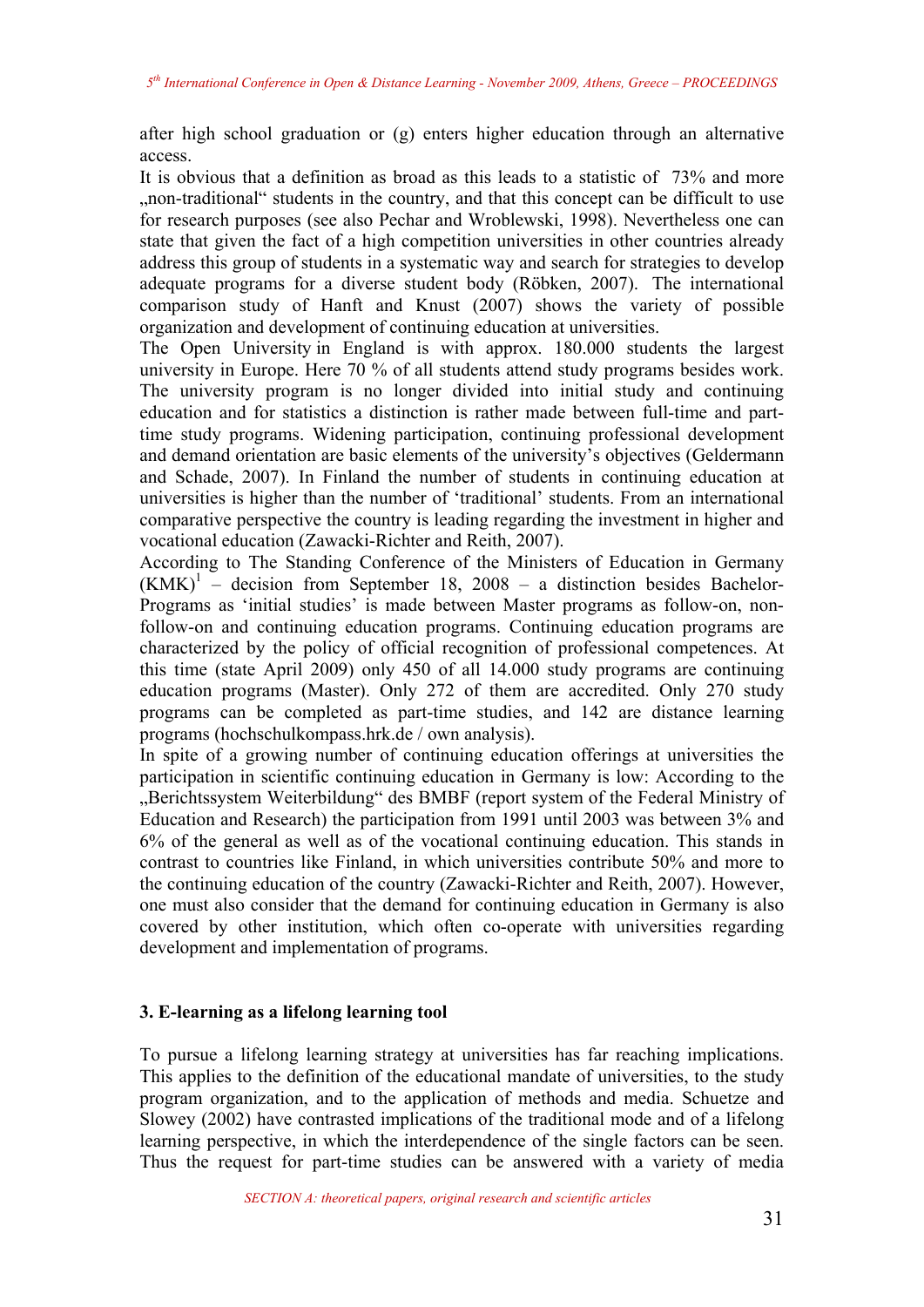application for self-learning and co-operative settings. The request for flexible learning locations can be answered with synchronic and a-synchronic communication means.

| <b>Traditional Mode</b>          | <b>Lifelong Learning Perspective</b>             |
|----------------------------------|--------------------------------------------------|
| Limited access                   | Open access                                      |
| Admission through higher         | Official recognition of professional             |
| education entrance qualification | competences                                      |
| For younger students             | For all ages                                     |
| Selection by achievement         | Learning possibilities for everyone              |
| Full-time                        | Full-time, part-time, evening classes etc.       |
| localized                        | Distance Learning, virtual study, self-organized |
|                                  | learning                                         |
| linear study programs with final | Modularization, credit point system              |
| examination                      |                                                  |
| Subject-oriented study           | Competence-oriented, solution-oriented study     |
| Degree-oriented                  | flexible                                         |
| Initial academic education       | Learning-process-oriented                        |
| uniform university system        | differentiated university system                 |

*From: Schuetze / Slowey (2002): 435* 

Digital media offer the possibility to create a flexible study organization and to deliver content to a large audience. The application of new media – especially in combination with an institutional system that officially recognizes professional competences – can realize a university program, which in terms of space and time is generally adjusted to target groups with diverse interests, prerequisites, and backgrounds. This can be realized as an initial study, continuing education, an individually organized full-time study or a part-time study. Such educational programs are flexible enough to answer the demand for diverse teaching and learning settings as required in lifelong learning processes (Lahne, 2008).

But a *sustainability* of e-learning implementation is possible only with far-reaching changes within an institution. It is apparent that even with substantial funding elearning can not be established automatically. The introduction of single projects does not guarantee their constancy nor does it initiate other projects. It is important to establish respective arrangements in different departments of the university – more than it was pursued in prior development projects (Kerres, 2005).

Zawacki-Richter (2005) points out the importance of e-learning at Dual Mode Institutions, which offer face-to-face programs and distance learning at the same time. The structural similarity of e-learning and distance learning allows the institutions to use long-time experience with alternative educational methods for e-learning implementation, which exist as a result of the interaction with distance learning procedures. This applies to the attitude of participants, strategies, support structures, administration, and departments, which present a complex system that is prepared for the needs of distance learning students. That way respective institutions have developed a sense for programs and media applications that address different target groups and their special needs.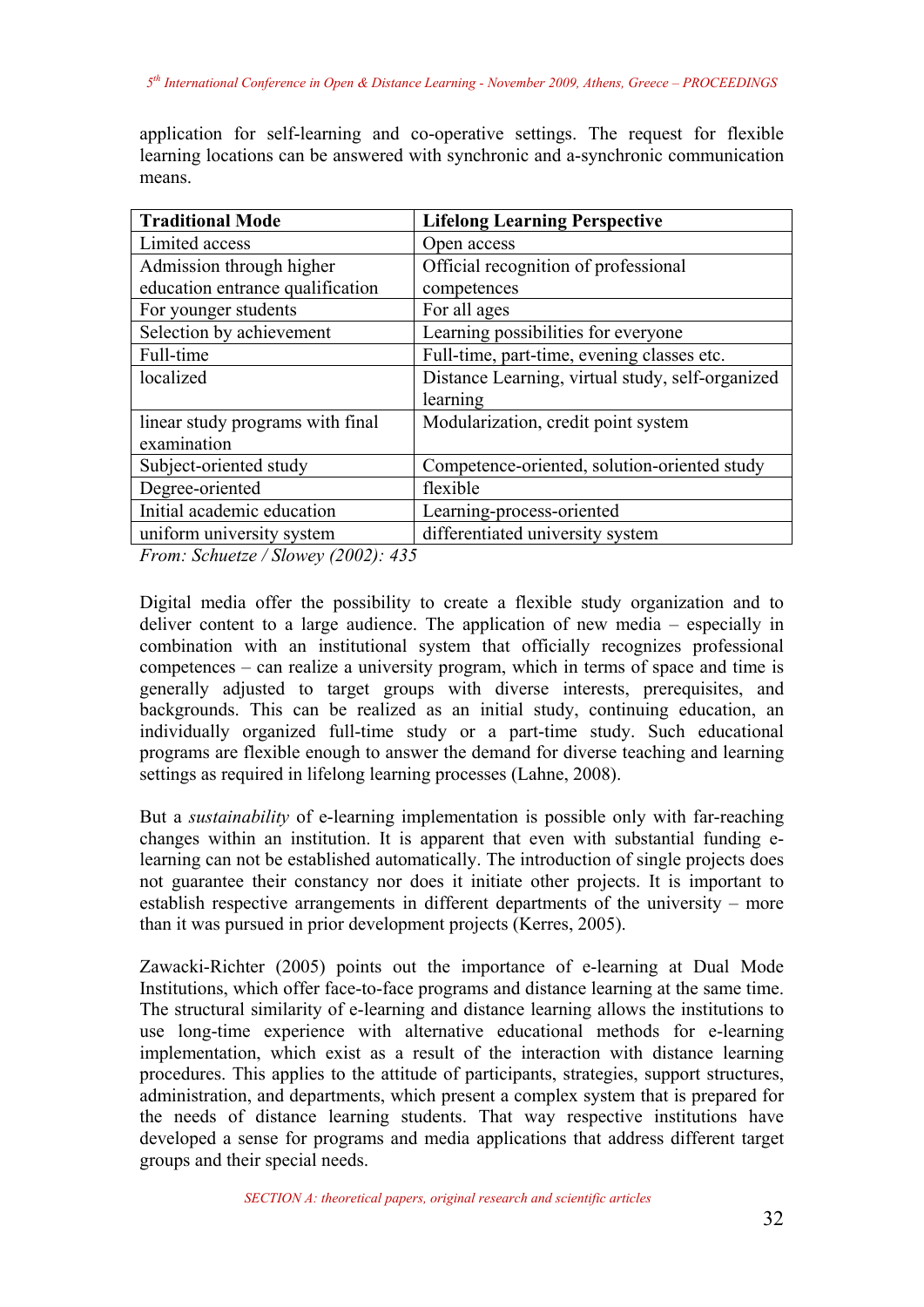In Germany it is the Technical University Darmstadt that is known for its goal to become a "Dual Mode-University". Dual Mode here means the combination of online and face-to-face teaching (blended learning) but not as an instrument for the development of innovative study programs for diverse target group. The mission of the university is to bring e-learning and face-to-face teaching in a didactically meaningful and balanced relation.<sup>2</sup>

# **4. "Study + Work": The sustainable implementation of lifelong learning at three German universities**

Within the co-operative project "Study and Work: Aspects of Success of Lifelong Learning in Higher Education (STUBE)**"**, which is funded by the Federal Ministry of Education and Research (BMBF), the University Duisburg-Essen, the University Oldenburg and the Technical University Dortmund address the problems of:

- How to consider prerequisites, experiences, and needs of working people and postgraduates in study programs, and

- How to include them in initial and continuing education programs.

In this combined research and development program the conditions of lifelong learning at the participating universities will be analysed regarding strategy, organization, management, didactics, and media. Furthermore, based on the results of the analysis innovation projects for the development of a lifelong learning strategy at the institutions will be implemented. The question is, which challenges universities have to face when they consistently open their program to people who want to stay in their career during their studies. Regarding a consistent application and sustainable implementation of a lifelong learning agenda the basic step of program planning will be a main focus. The goal is a change of perspective from continuing education as an additive program to an integrated approach, in which already the regular study programs are open for working professionals.

#### **4.1 Research phases**

The first research phase of data collection among students with a questionnaire is geared to the questions: Which concrete expectations do university students have? Which expectations and experiences do working students have? Which teaching forms, services, support structures, and spaces of autonomy are expected? Afterwards case studies of the three universities will be conducted, in order to clarify in which way they already have established lifelong learning conditions, and where strengths and weaknesses, chances and risks lie. The results of the analysis will present information about existing options for working professionals, about the procedure of their development and conduction, about marketing, institutional organization, medial support, strategic positioning of the institutions as well as about the goals of existing offerings. Furthermore, case studies at three additional universities in England (Open University), Canada (University of British Columbia) and Finland (Palmenia Centre,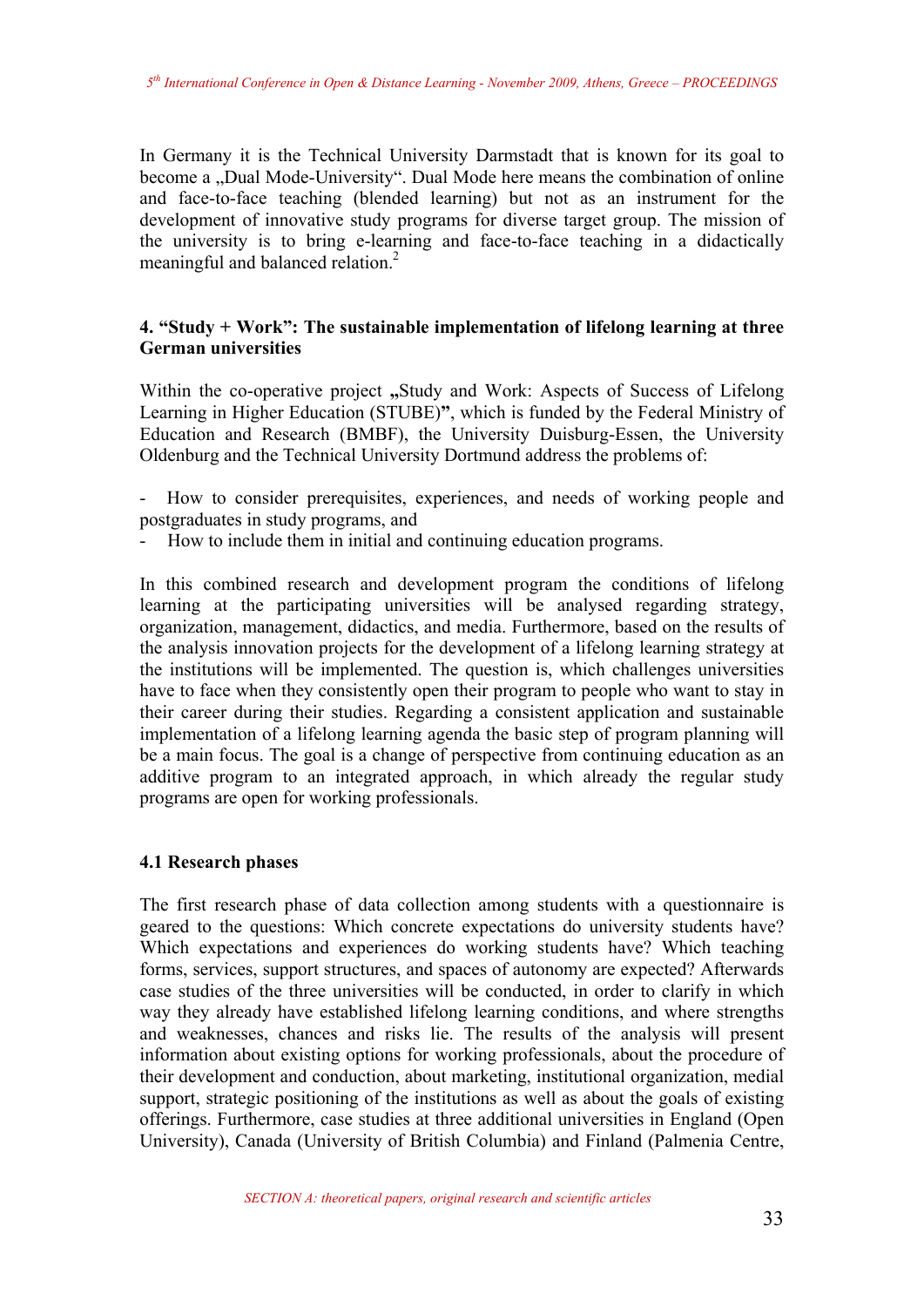University of Helsinki) will be conducted, which are already successful in pursuing a lifelong learning strategy with e-learning.

Based on the case study results the focus and the goal of the innovation phase will be defined together with stakeholders of the universities in following workshops. Here participants of the research group will accompany the process with scientific advice, in order to elaborate, which conditions on-site can be employed to implement developed and suggested projects for working people as well as which conditions must be established and which barriers must be overcome.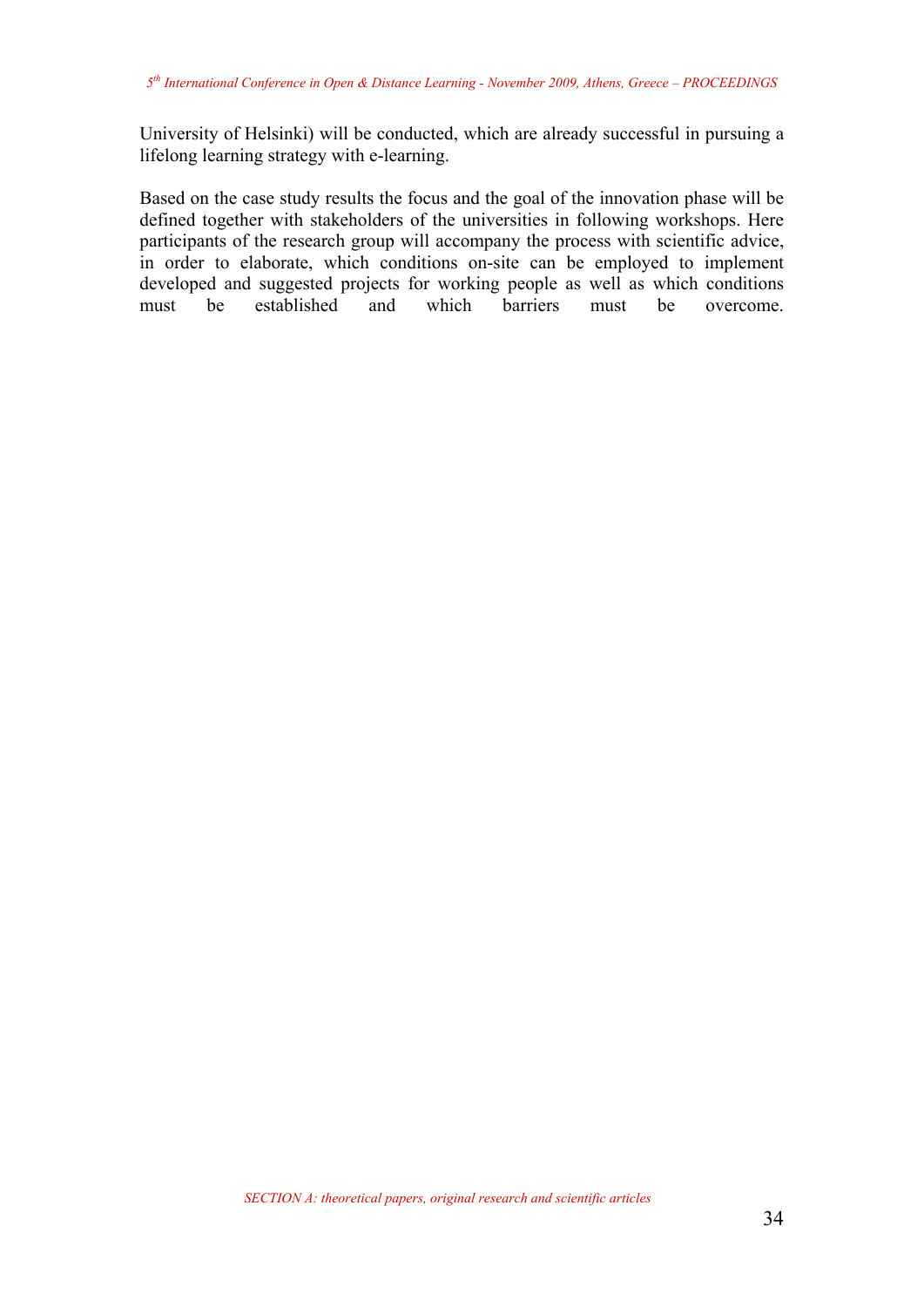

# **4.2 Innovation phase**

During the innovation phase projects will be initiated, which are geared to support the three German universities in the development of more study programs for working people and in the adjustment of their educational mandate to this target group. Each university develops and pursues its own goal.

The University of Duisburg-Essen determines in its university development plan the goal to create study programs for continuing education purposes, also with e-learning, and to develop part-time study programs, which are adjusted – as well with e-learning - to working students. Here the application of media supported programs and the integration of online elements in curricula will be promoted systematically. Models of Change Management (e.g. Kerres and Stratmann (2007)) present a conceptual basis for this process of change at the institution. This university development process is centred on the mission to explore the potential of possible innovation strategies for success, to use the potential of lifelong learning programs for the strategic positioning as well as to intensify the co-operation between science, service centres and administration. The innovation phase therefore intends to initiate a process that tries to overcome typical barriers for change (see also DGWF-Empfehlungen, 2005: 5).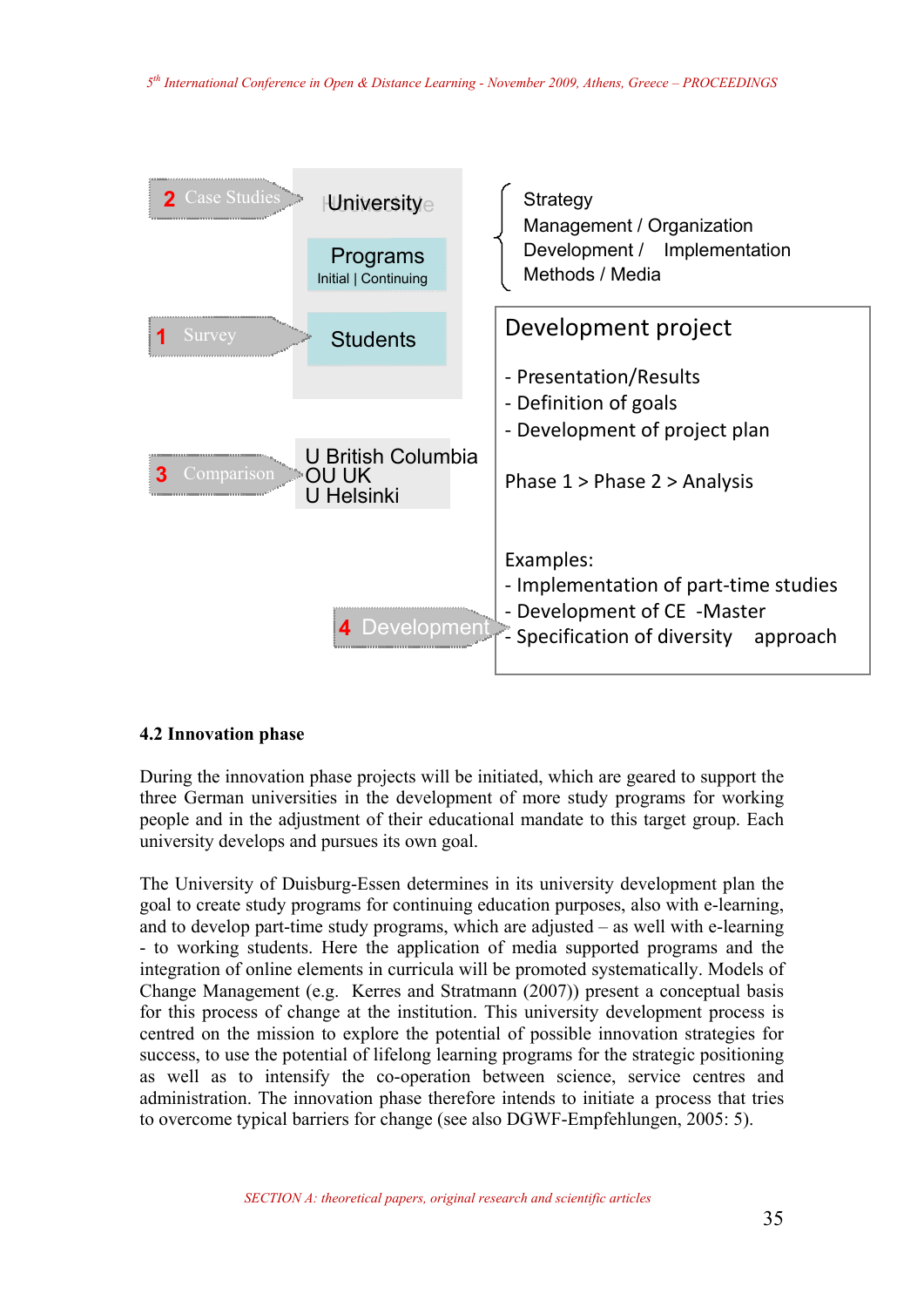

### **5. Prospects**

The implications of a lifelong learning perspective for universities are considerably more profound than just the expansion of continuing education programs. It is important to redefine the educational mandate of universities basically, and thus to redefine the target group of the university program in general (see also Jongbloed, 2001). But it is not a question of quantitative expansion and replacement of established providers of continuing education. It is a question of design and orientation of programs in terms of content, methods and media.

The orientation towards expectations, needs and experiences of people with professional experience and/or with a career besides their studies require different teaching and learning approaches. One postulation is the official recognition of professional competences. First of all this means the recognition of competences in the form of awarding credit points but also in the form of a didactical adjustment of teaching and learning arrangements, which consistently integrate experiences of students, initiate reflexion of experiences and encourage new experiences. This process can be oriented towards the 'Inquiry Process' of experiential learning according to Dewey. Kerres and de Witt (2004) show how to apply this approach to the design of media-supported programs. Those programs offer the possibility of genuine learning situations through the application of multi-media as well as the creation space, in which co-operative exchange processes can be initiated (e.g. with web 2.0 tools, see Kerres, 2008).

Another postulation is the consideration of the diversity of learning prerequisites and conditions in study programs. Media-supported programs present an important contribution to a diversity strategy that aims to include and accentuate the diversity of people as a program quality. Instead of realizing programs that are oriented towards 'normal students' it is more than just adequate regarding diverse societal and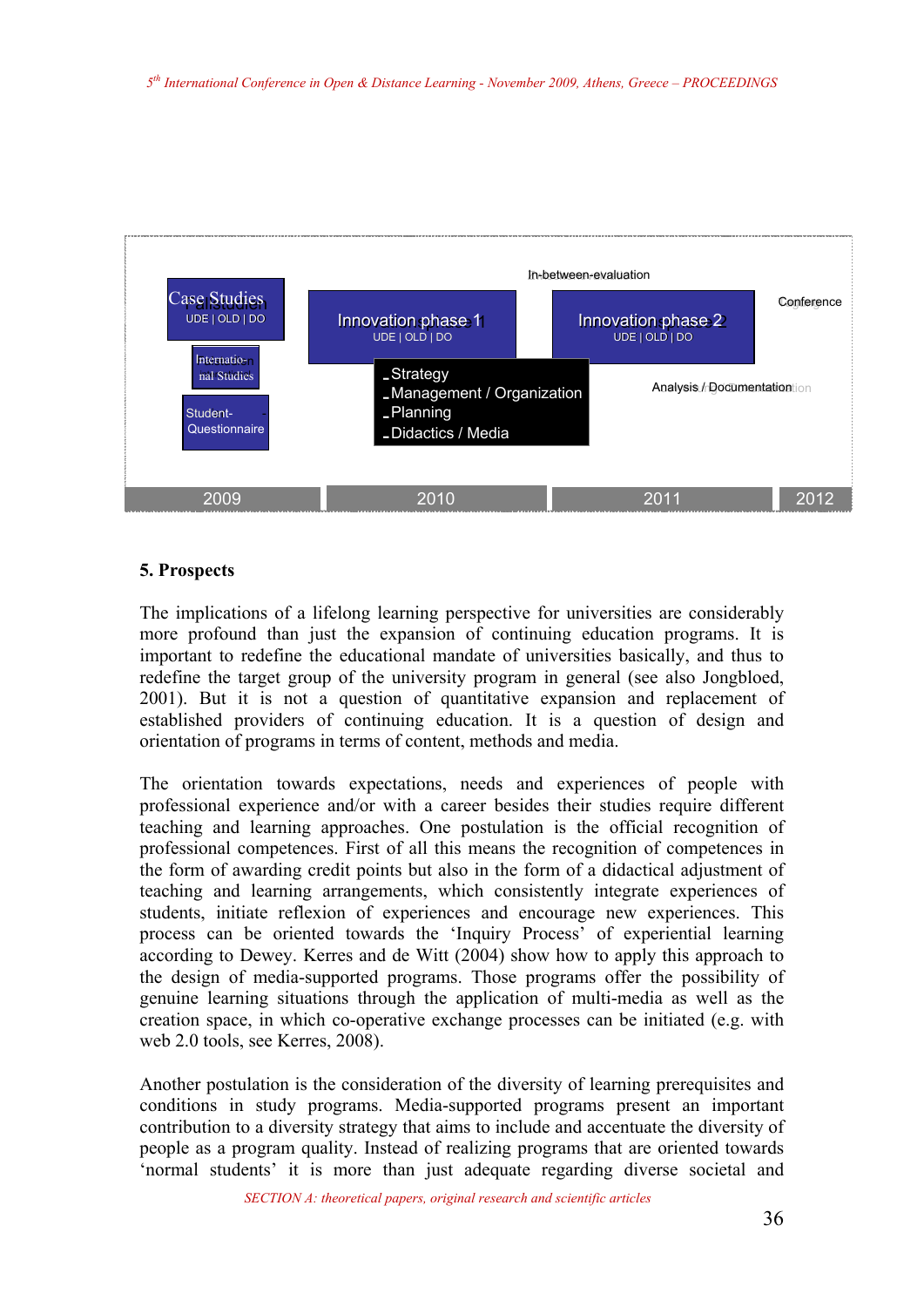educational conditions to respond to the demand for flexible teaching and learning settings with e-learning. Here all varieties of synchronic and a-synchronic communication play a key role and should be combined with face-to-face settings in one didactic concept. Media can especially provide the flexibility in terms of learning locations; flexibility in terms of time should be provided through new forms of parttime studies. This has to be considered more profoundly than in prior solutions, which are characterized by simply reducing study time to 50% of courses. But a diversity approach would be based on a study design, in which a broad variety of study forms is employed, which then can be adjusted individually.

Manninen and Engblom (2004) conclude on the University of Helsinki: "*Therefore, the whole university is an 'adult education institution' in practice."* Such a farreaching perspective is not to find at German universities. To the contrary, the establishment of new continuing education academies and universities (e.g. in Berlin) shows the trend to delegate the matter of continuing education to institutions outside of the university. But this trend appears to be an impasse since that way the constriction of the educational mandate of universities is stabilized. In an alternative approach at universities – in a lifelong learning approach - e-learning will play an essential role. Only with media-supported study forms the demand for flexible and individualized solutions can be covered.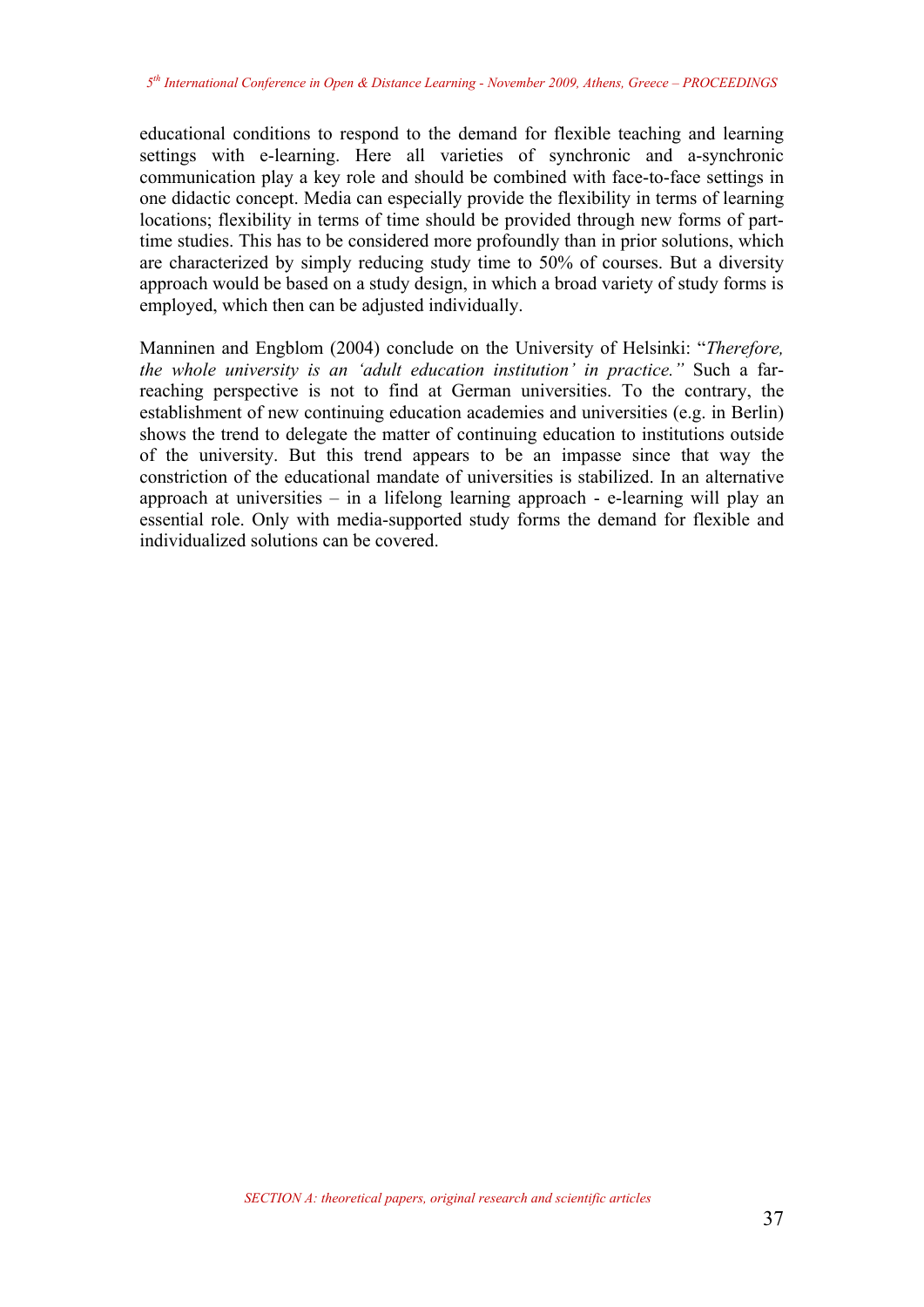### **Bibliography**

- Bloch, R. (2006). *'Wissenschaftliche Weiterbildung im neuen Studiensystem Chancen und Anforderungen. Eine explorative Studie und Bestandsaufnahme',* Wittenberg, Martin-Luther-University, Institute for Higher Education Research Wittenberg
- DGWF-Empfehlungen (2005). *'Perspektiven wissenschaftlicher Weiterbildung in Deutschland aus Sicht der Einrichtungen an Hochschulen',* Hamburg, German Society for Continuing Education and Distance Learning
- Faulstich, P. (2003). *'Weiterbildung: Begründungen lebensentfaltender Bildung',* München, Oldenbourg Wissenschaftsverlag Publisher
- Geldermann, B. and Schade, S. (2007). 'Länderstudie Groß Britannien', in A. Hanft and M. Knust (eds), *Internationale Vergleichsstudie zur Struktur und Organisation der Weiterbildung an Hochschulen*. Oldenburg, Carl-von-Ossietzky-University, pp. 284–346
- Hanft, A. and Knust, M. (eds). (2007). *'Vermarktung von Hochschulweiterbildung: Theorie und Praxis',* Münster, Waxmann Publisher
- Jongbloed, B. (2002). 'Lifelong learning. Implications for institutions', *Higher Education, 3/4/2002*, pp. 413–431
- Kellermann P. (1991). 'Studienmotive und Arbeitsperspektiven '90: Ein Forschungsbericht', in H. Guggenberger, *Hochschulzugang und Studienwahl: Empirische und theoretische Ergebnisse von Hochschulforschung*. Klagenfurt
- Kerres, M. and Stratmann, J. (2007). 'E-University: Zur systematischen Integration von IT-Anwendungen in Kernprozessen der Hochschule', in R. Keil, M. Kerres and R. Schulmeister (eds), *E-University – Update Bologna*. Education Quality Forum Bd.3. Münster, Waxmann Publisher, pp. 33-44
- Kerres, M. and Nübel, I. (2005). 'The Status of E-Learning at German Higher Education Institutions', in U. Dittler (eds), *E-Learning in Europe – learning Europe*. Münster, Waxmann Publisher, pp. 29–50
- Kerres, M. and de Witt, C. (2004). 'Pragmatismus als theoretische Grundlage zur Konzeption von e-learning', in H.O. Mayer (eds), *Handlungsorientiertes Lernen und eLearning*. München, Oldenbourg, pp. 77–100
- Klink, C. (2001). *'Universitäre Bildung in der Öffnung für das lebenslange lernen: Der Beitrag der offenen Universität der Niederlande',* Münster, Waxmann Publisher
- Lahne, M. (2008). *'Mediales Lernen in Kanada und Deutschland',* Saarbrücken, VDM-Publisher
- Manninen, J. and Engblom, T. (2004). 'Adults in Finnish Higher Education', in R. Mark, M. Pouget and E. Thomas (eds), *Adults in Higher Education. Learning form Experience in the New Europe*. Oxford, pp. 121–132
- Pechar, H. and Wroblewski, A. (1998). 'Non-traditional-Students in Österreich. Studienbedingungen bei Nebenerwerbstätigkeit, verspätetem Übertritt und alternativem Hochschulzugang', Final Report for the Ministry of Sience, Vienna
- Röbken, H. (2007). 'Länderstudie USA', in A. Hanft and M. Knust (eds), *Internationale Vergleichsstudie zur Struktur und Organisation der Weiterbildung an Hochschulen*. Oldenburg, Carl-von-Ossietzky-University, pp. 403–447
- Schuetze, H. G. (2005). 'Modelle und Begründungen lebenslangen Lernens und die Rolle der Hochschule - Internationale Perspektiven', in G. Wiesner and A. Wolter (eds), *Die lernende Gesellschaft*. München, Juventa-Publisher, pp. 225-244